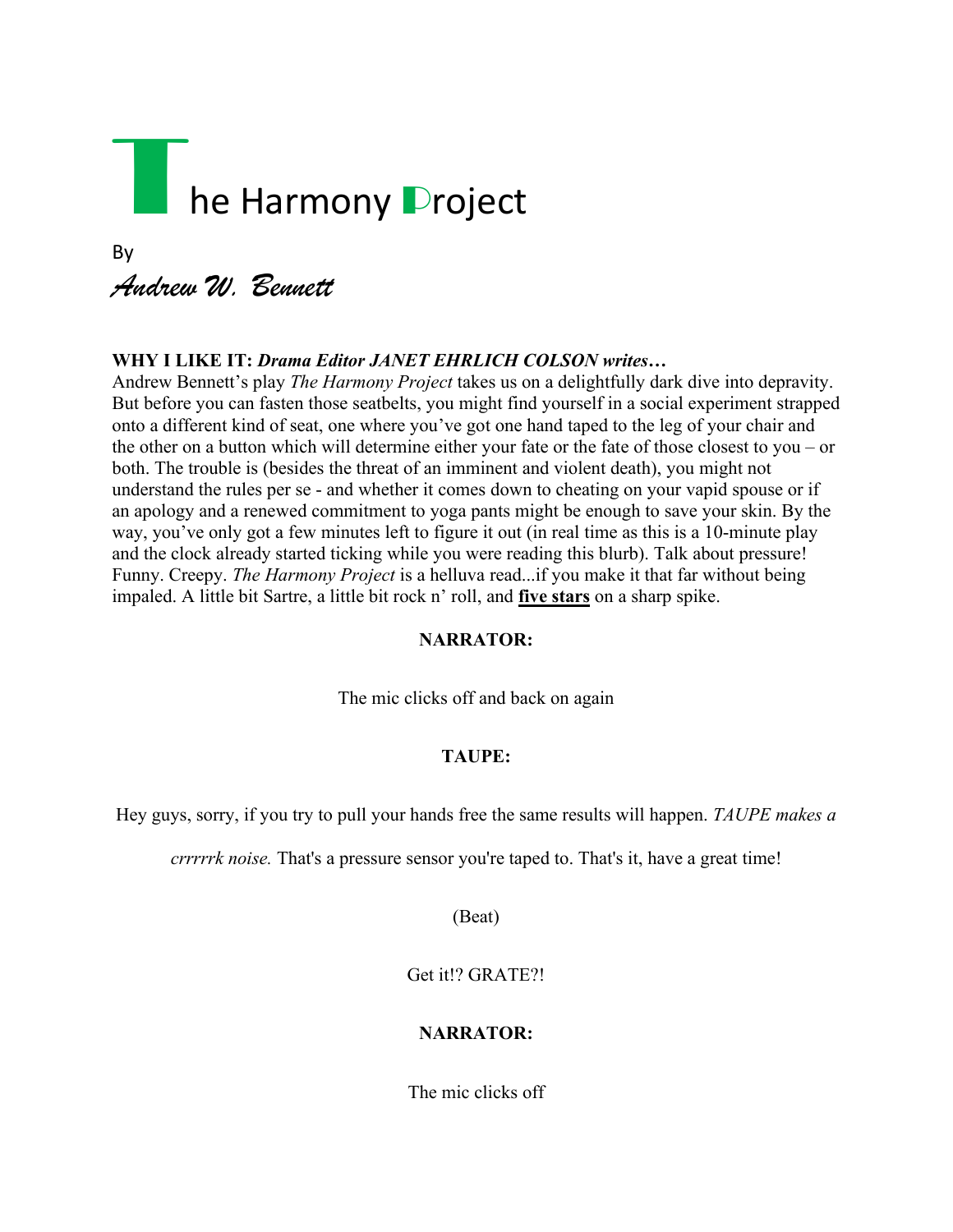# **The Harmony Project By: Andrew W. Bennett**

**Cast:**

**JACK**

**VIOLA or VI**

**REGINALD**

**FARRAH**

**AGENT TAUPE (VOICE)**

# **NARRATOR:**

With a blinding flash of incredibly harsh light four figures are revealed in an all white room with a single steel door with no internal handle. The figures are seated at a table. **JACK AND VIOLA** are on one side while **REGINALD AND FERRAH** are on the other. All of them have one hand free and their heads face down on the table. The people have their other hand taped to a small box on the leg of their chair. Each chair is seated on a metal plate with a series of perfectly drilled holes. Seated on the center of the table is a single bright **RED BUTTON** that looks like it

was repurposed from an old factory.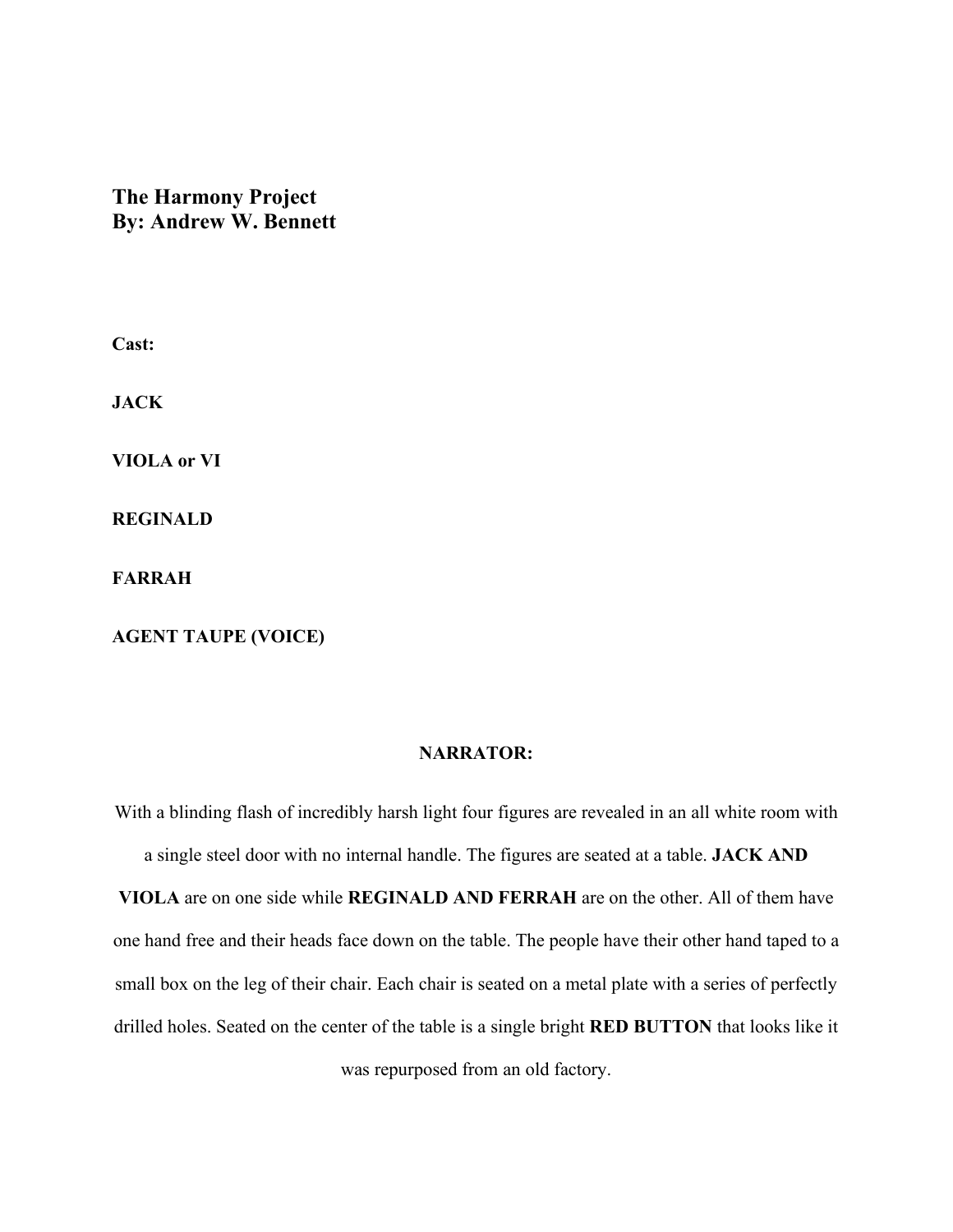**ALL** rouse at the same time.

# **JACK:**

(**FERRAH's** husband, millennial, brilliant but no common sense)

W-w-w-what's happening? Where are we?

#### **FERRAH:**

(**JACK's** wife, millennial, smart enough and pretty enough to have married above **JACK** but she

has true love for him.)

Babe...

# **NARRATOR:**

**FERRAH** points to the button.

# **REGINALD:**

(**VIOLA's** husband, miserable, rich, and tired. )

You did this didn't you, Vi?

(beat)

Fucking the pool-boy wasn't enough, now you have to drag these people into it. I'm not doing it.

I'm not getting into a fucking science foursome with you...

# **VIOLA:**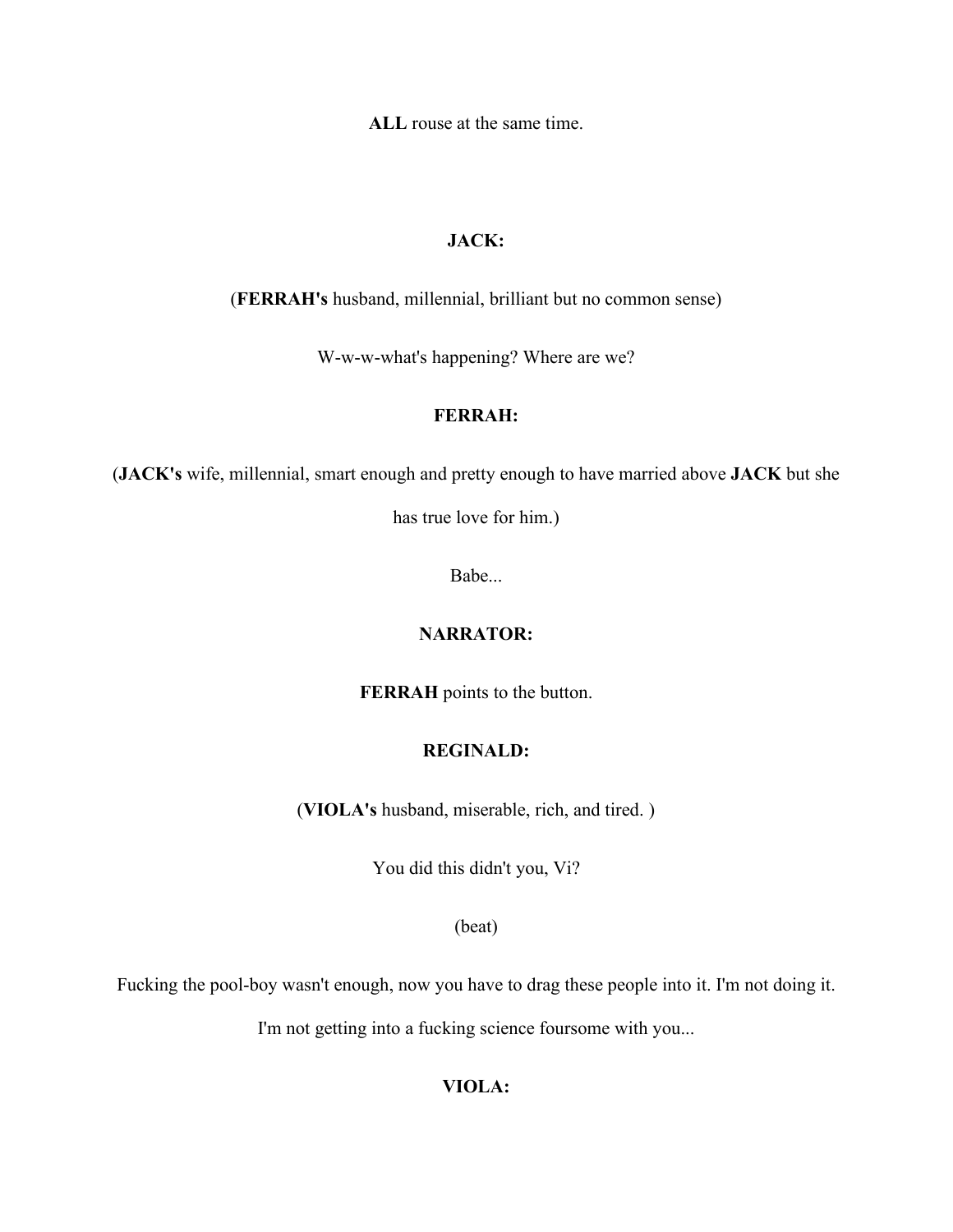# (**REGINALD's** wife, kind and calm, but tired of **JACK's** unfounded constant accusations of adultery)

**JACK,** for the last time: I didn't fuck the pool-boy, or my acupuncturist, or the rheumatologist, our accountant, that guy at taco loco, the pastry chef from last Christmas, not your brother, or--as much as I cannot believe you would think it, your mother...and most of all my gynecologist.

#### (Beat)

So, no jack, I have no idea who these people are nor would I have a...science foursome. I'm not even sure what that is. Please stop assuming things.

#### **NARRATOR:**

**FARRAH** and **JACK** look at the couple across from the table and look back at each other.

#### **JACK** and **FERRAH** clasp free hands.

#### (Beat)

Loudspeaker crackles to life with the click of a button somewhere else. A throaty voice comes across the speaker.

#### **AGENT TAUPE** (Voice):

Happy Thursday everyone! I would like to take a moment to thank you for your service in this experiment. As you'll see in the center of the table is red button...oooh scary. Now, each of you has a wonderful choice to make: if you press the red button, the other three of you will be

eliminated in...

#### **NARRATOR:**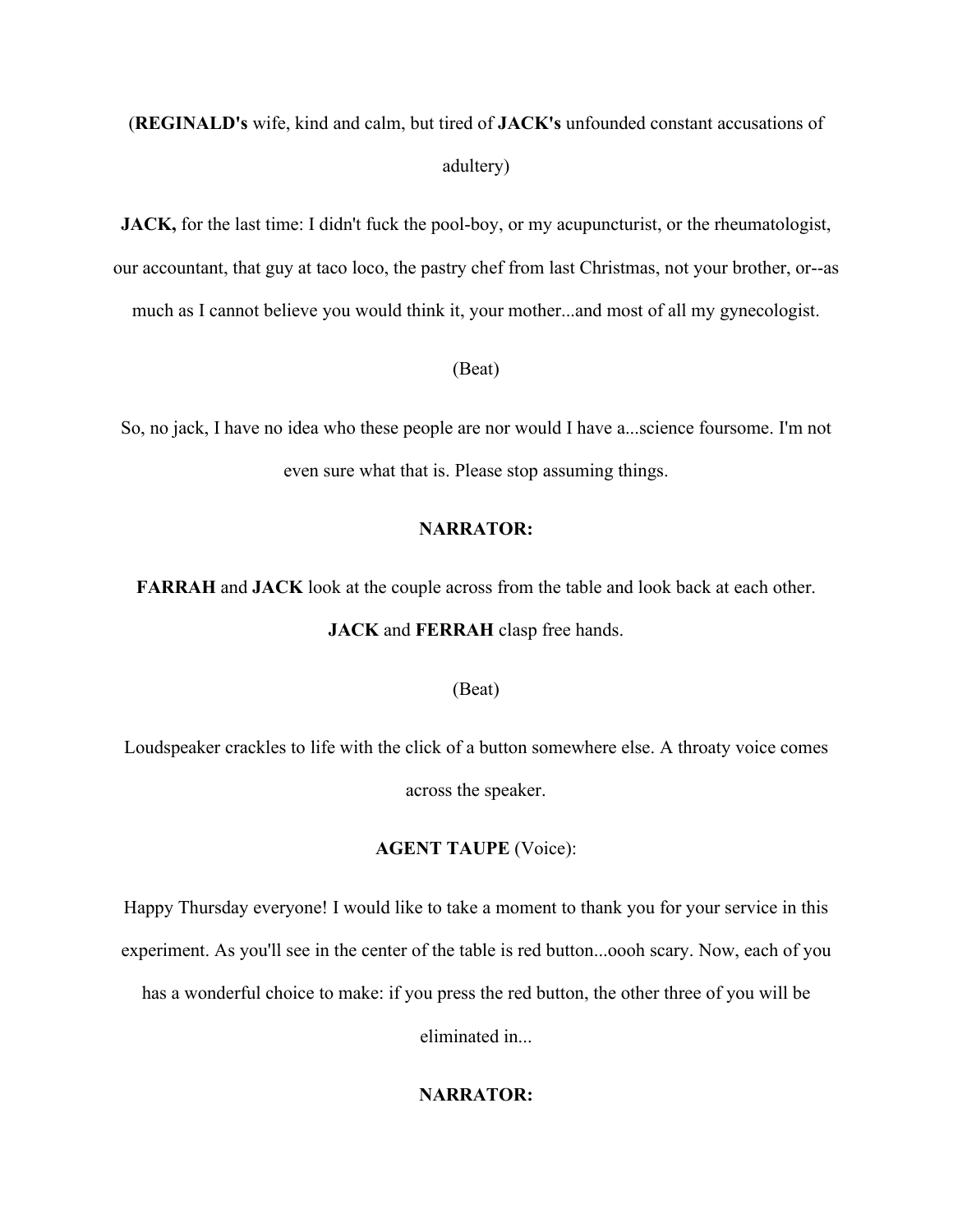Paper rustles against the mic.

#### **TAUPE** Cont.

*A little away from the mic at the start...*wow, they really are inventive. Ok, well let's just say that the three of you who will be made less buoyant ...you know, I don't even know what to call it, but I could probably grate a fine cheese against you after all the spikes impale you. Oh, I guess I should tell you. You have 10 minutes to decide and if no one hits the button you all will be grater...ed. Ok, have fun and the timer started a 6 minutes ago. *Singsongy*: So, you might want to

get a move on you love birds.

# **NARRATOR:**

The mic clicks off and back on again

#### **TAUPE:**

Hey guys, sorry, if you try to pull your hands free the same results will happen. That's a pressure sensor you're taped to. That's it, have a great time!

(Beat)

Get it!? GRATE?!

# **NARRATOR:**

The mic clicks off

#### **REGINALD:**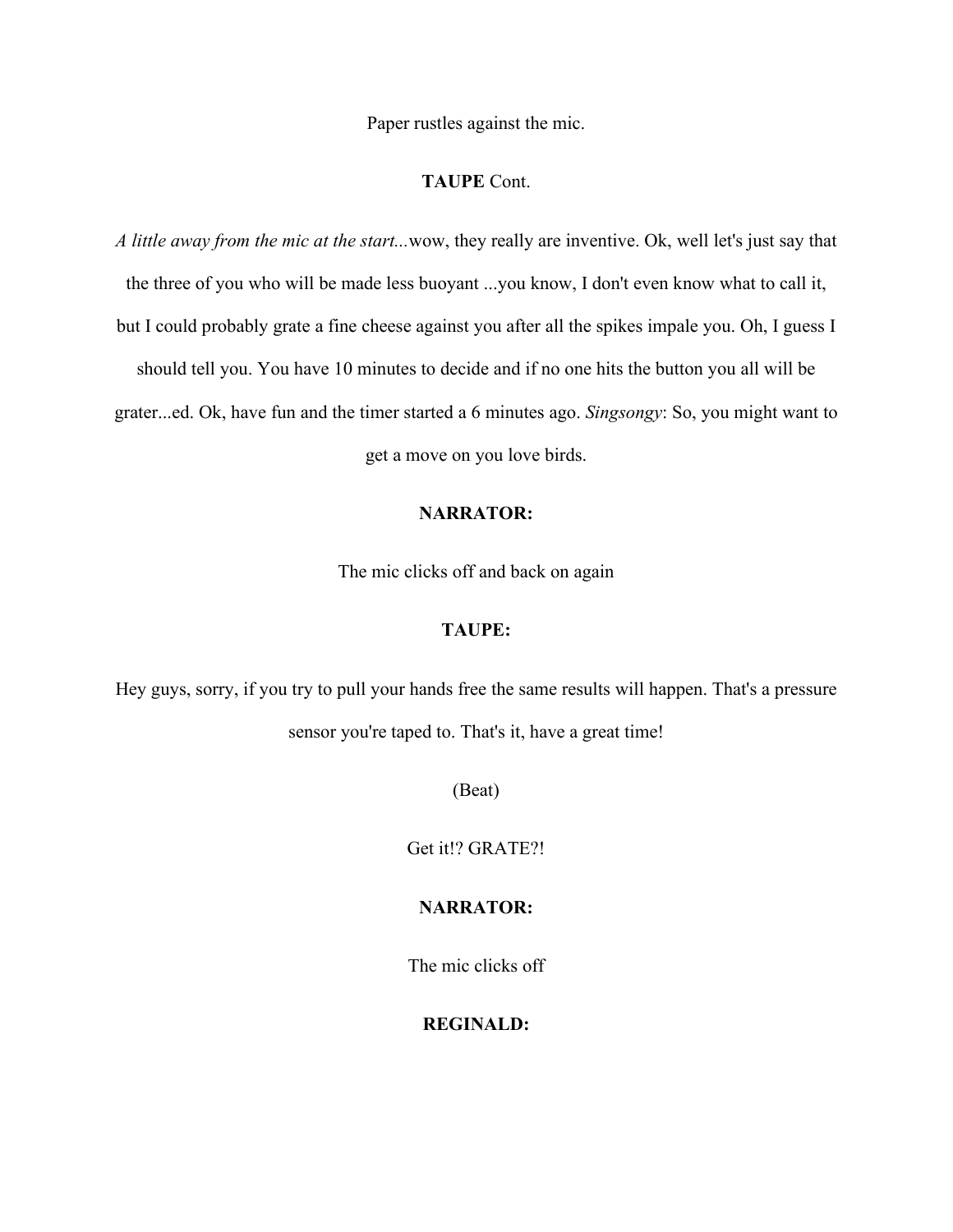*Pointing accusatorily at everyone.* Great Vi, if you wanted to off me you could have just used a gun or choked me to death in my sleep with that colossal dildo you have in your drawer.

#### **VI:**

Are you serious right now?

#### **JACK:**

I won't push it, I love you Ferrah.

# **FERRAH:**

I love you too.

#### **VI:**

Aw, Jack do you remember when we were like that?

# **REGINALD:**

Yeah, so.

#### **VI:**

You know I still feel that way. I always have.

#### **REGINALD:**

Well, if you wouldn't have spread your legs around the universe we wouldn't be in this mess.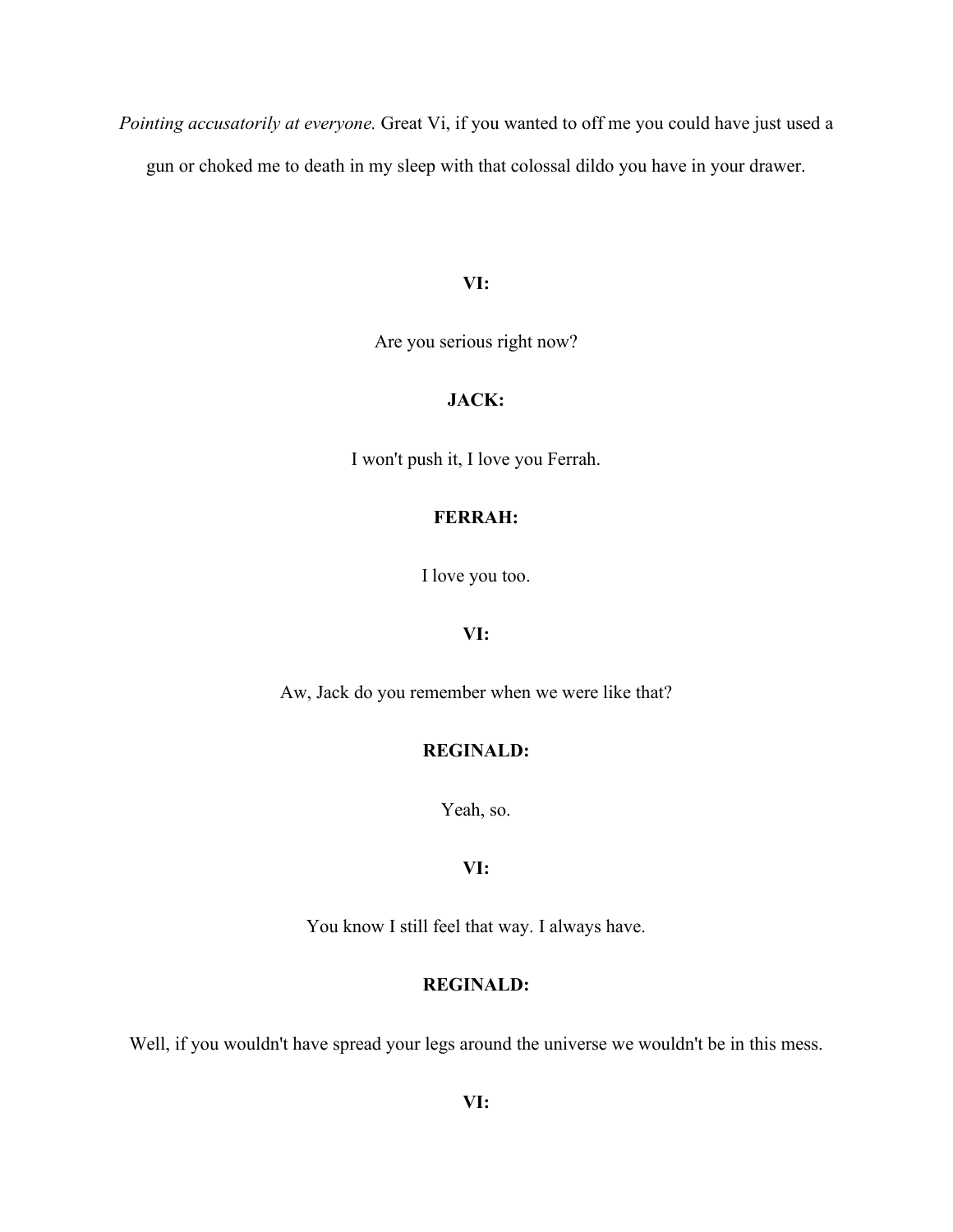You know something that's been bothering me? You always blame me time and time again.

Maybe I should start blaming you. I'm sure you've been out sticking your herpes laden phallus in

every hole that smells the dollars falling out of your pockets...

### **FERRAH:**

Will you two stop it, please! Time is running out. We need to get out of this together, then you can kill each other or fall back in love or whatever.

#### **JACK:**

Yeah.

#### **FERRAH:**

Jack, I need you to be a bit more helpful right now sweetie.

#### **REGINALD:**

*To VI:* You know, *motioning to JACK,* he's probably out getting all of the tail he wants

whenever yoga pants there turns around.

#### **JACK:**

No, I'm not. I'd never hold another above my love.

#### **VI:**

*To FERRAH***:** I hate to admit the old bastard is right. Has there been any time he's been

unfaithful?

(Beat)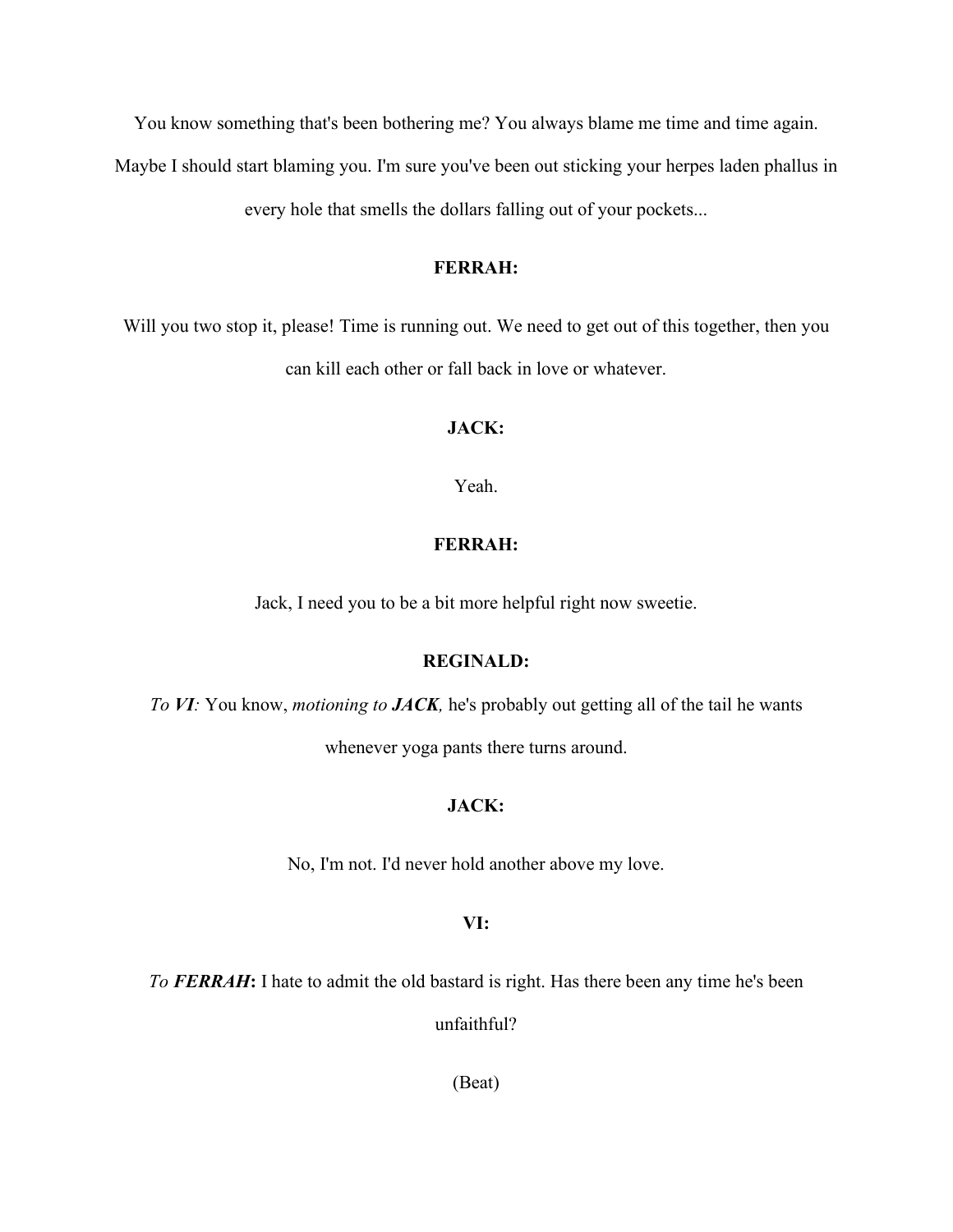# **FERRAH:**

Jack, I need to ask you a question and I need you to answer me truthfully.

#### **NARRATOR:**

*FERRAH breaks hands with JACK*

### **JACK:**

Anything you want.

# **FERRAH:**

Where were you last week when you wouldn't return my texts?

# **JACK:**

#### A movie.

#### **VI & REGINALD TOGETHER**:

Knew it.

# **NARRATOR**

*REGINALD and VI's hands slowly begin to move together.*

# **FERRAH:**

With who?

# **JACK:**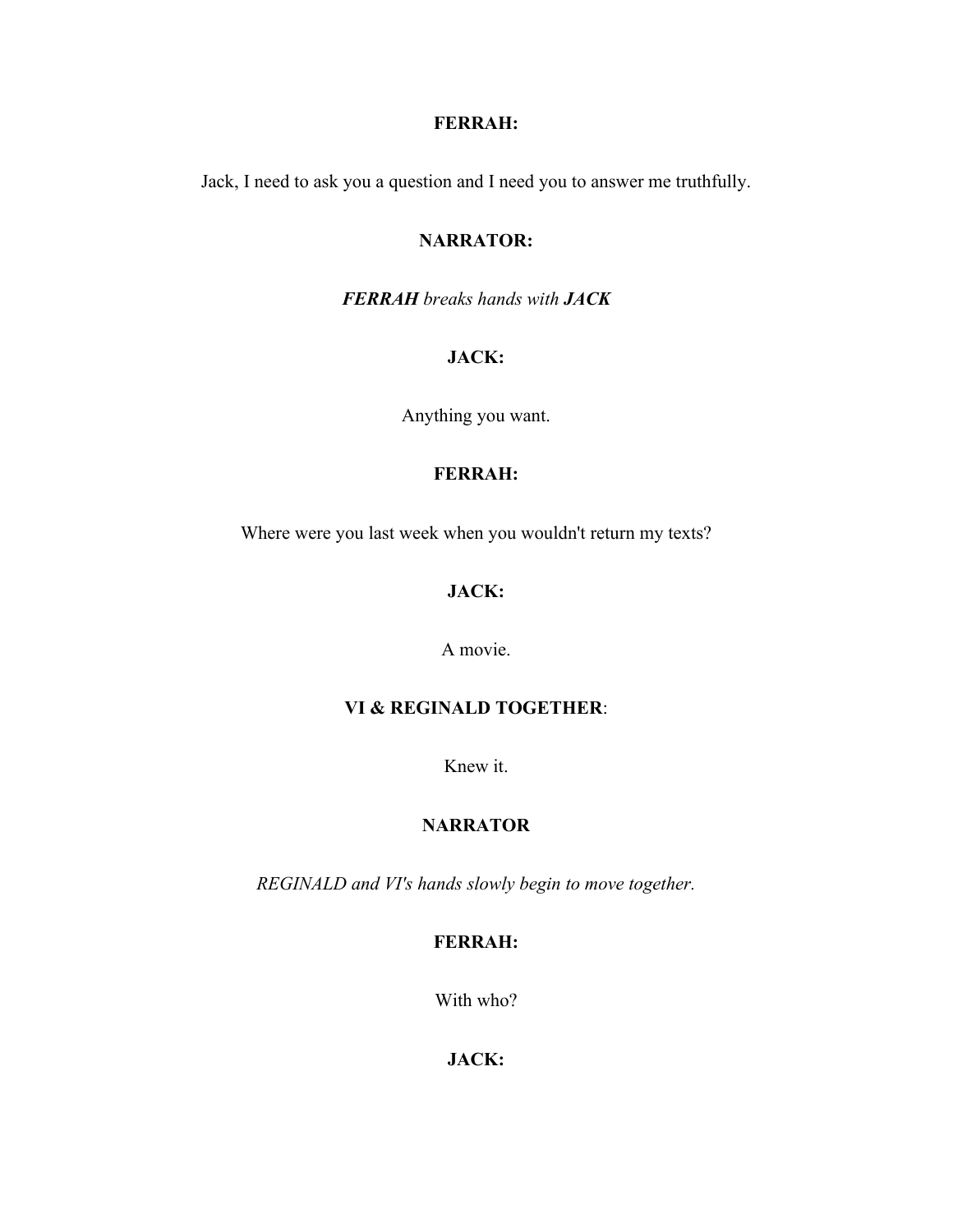Why are you siding with these fucking people?

#### **FERRAH:**

With who?

# **JACK:**

Does it really matter? It's not like it will change anything now. One of us is going to die.

#### **FERRAH:**

So, should it be you?

(Beat)

You never answered the question.

# **JACK:**

Fine!

(Beat)

I fucked up.

(Beat)

I slept with someone. I'm human.

# **NARRATOR:**

A single tear runs down FERRAH's beat red face.

**VI:**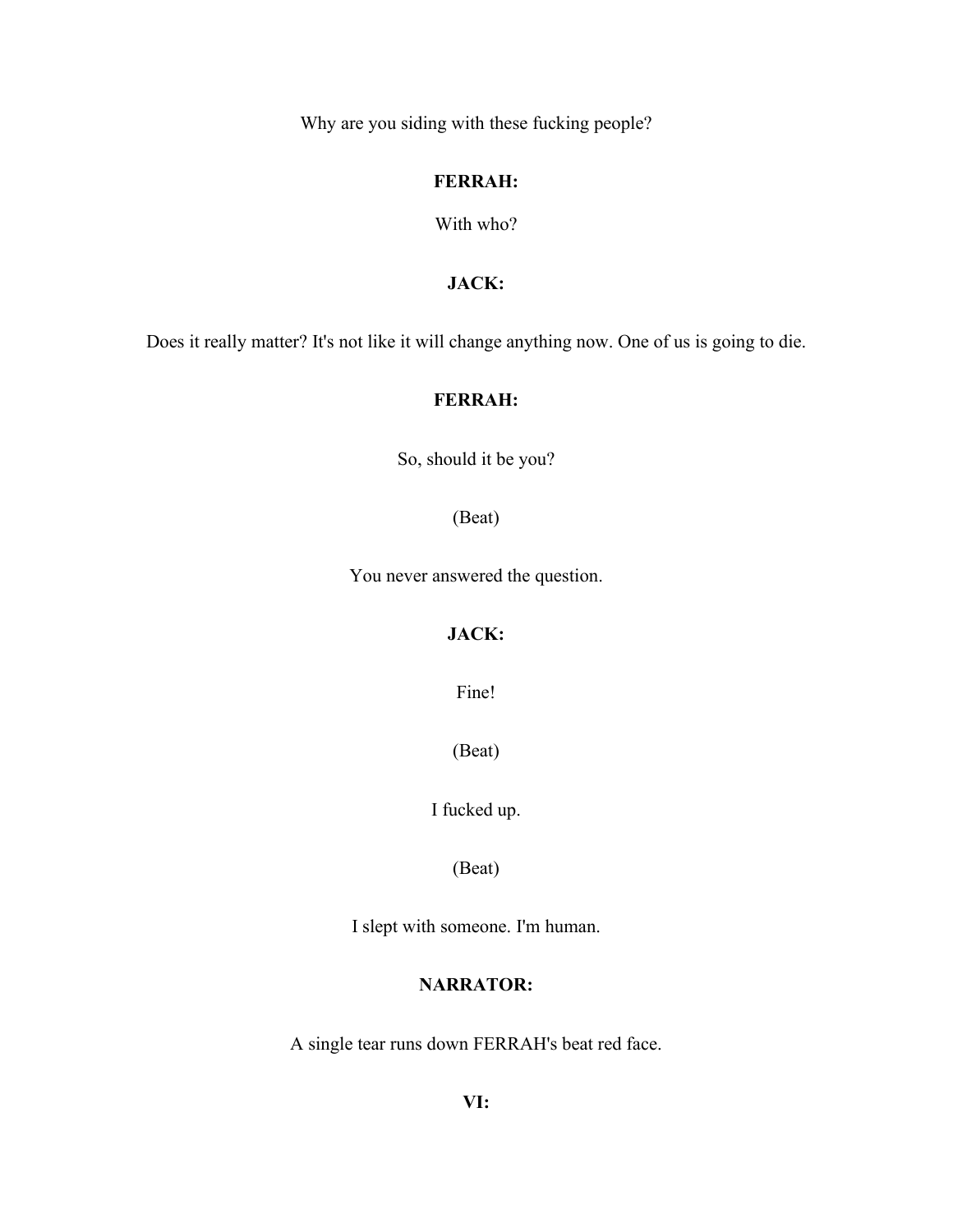*To FERRAH:* Sweetheart, you'll be alright. You're young, you'll bounce back. I was married before Reginald. As much as the two of us have had our moments we still love each other. Go ahead and press it. You still have a full life ahead of you. Find someone you can fully trust and love for all of your days. Build a family. Just remember this moment. Remember that no matter how hard life is you will find that respite you deserve, never settle. I didn't and despite his flaws,

I will love him no matter how long my life lasts, even if it's only a minute more.

#### **REGINALD:**

I'm sorry Vi.

#### **VI:**

I know.

#### **JACK:**

Fuck all of you.

#### **NARRATOR:**

**JACK** goes for the **BUTTON. REGINALD** releases **VIOLA's** hand and grabs **JACK's** wrist.

The two men struggle. **VI** reaches over and grabs **FERRAH's** hand and leads it toward the

**BUTTON. VI** mouths the words "go on" to **FERRAH.**

The speaker crackles back to life.

#### **TAUPE:**

Tick tock children.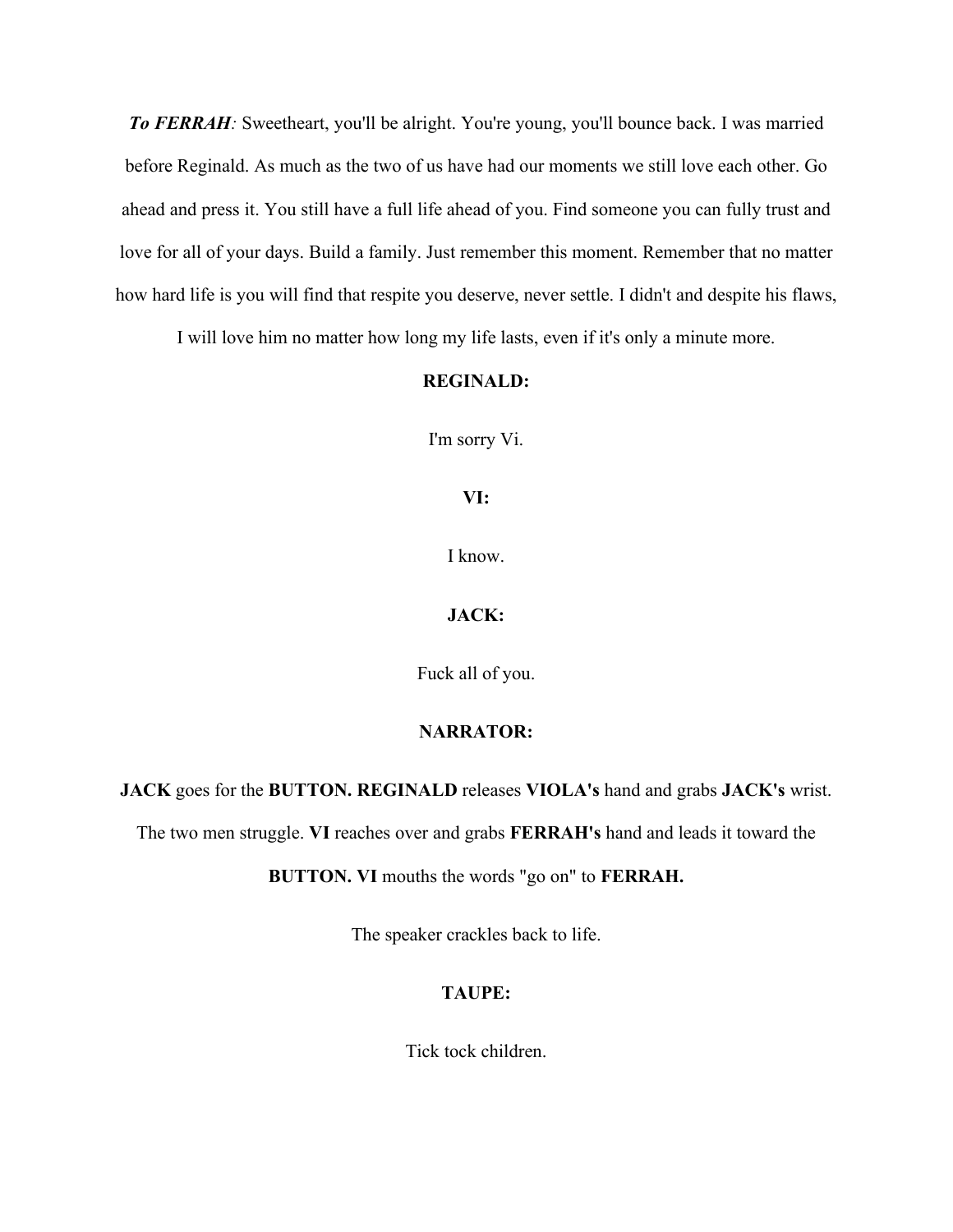#### (Beat)

The end waits for no man or woman or whatever, except rocks. Those things seem to last forever. But I guess they really have an end too. So, yeah, the end waits for no rocks too.

#### **NARRATOR:**

The men continue to arm wrestle over hitting the button. Slowly but surely **VI** coaxes **FERRAH's** hand to the button, then **VI** releases **FARRAH's** hand and nods silently to **FERRAH**, tears stream down **VI's** face. **VI** turns to **REGINALD** and smiles at the man she has always loved.

#### (Beat)

**JACK** breaks loose of **REGINALD's** grip and rips **FERRAH's** hand off the button. **JACK** quickly slams his hand down on the **BUTTON.** From under **JACK's** chair hundreds of barbed metal rods fire up into him from below at various angles. **JACK** is impaled to the ceiling his arm outstretched like a hellish crimson version of Adam from the ceiling Sistine Chapel.

(Beat)

The room lights go out.

(Beat)

Many rooms away **AGENT TAUPE** watches a **MONITOR**: agents grab the other three participants and remove them from the room, after injecting their necks with a needle. He flips through a file folder and pulls out a small audio recorder.

# TAUPE: